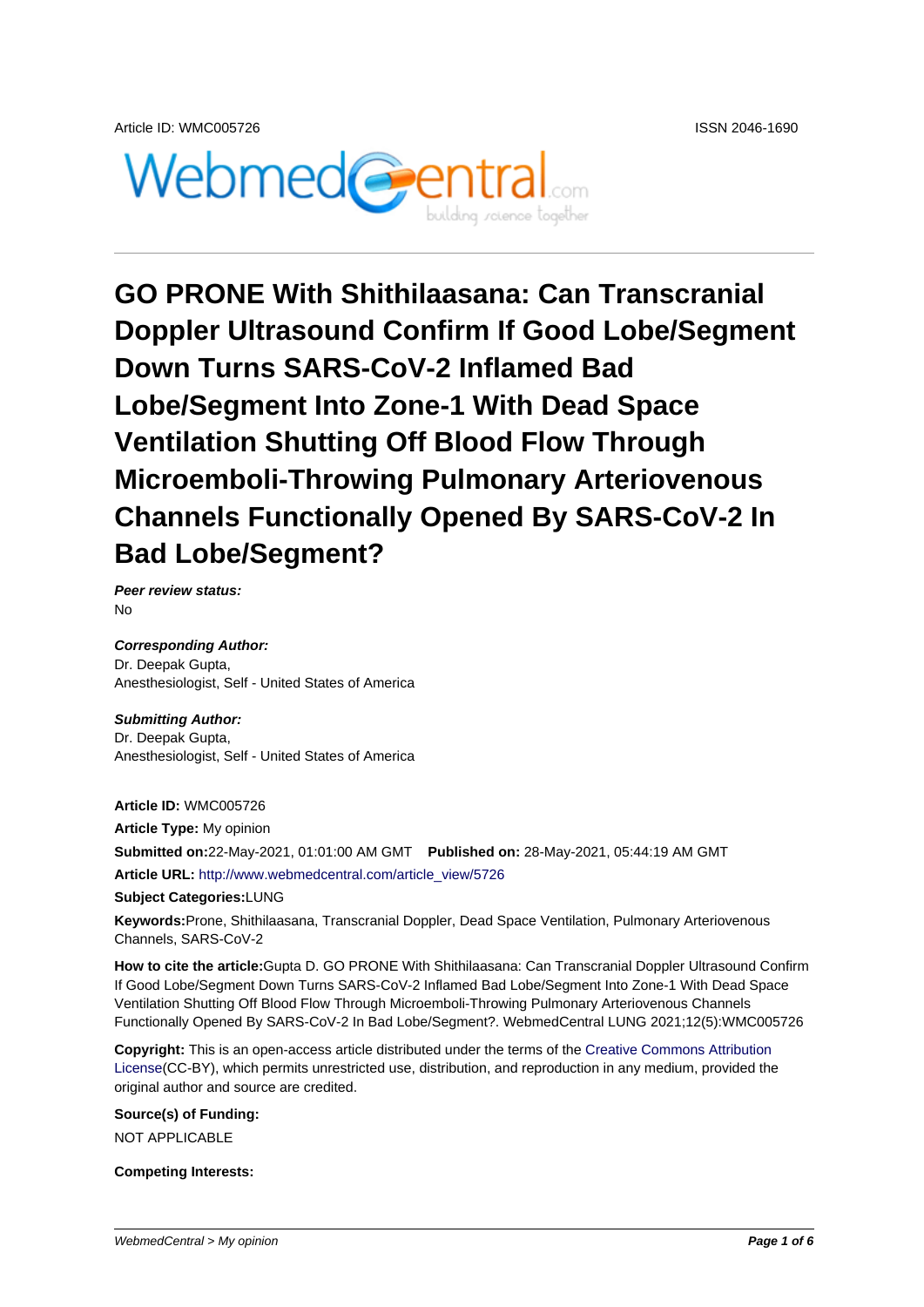#### NOT APPLICABLE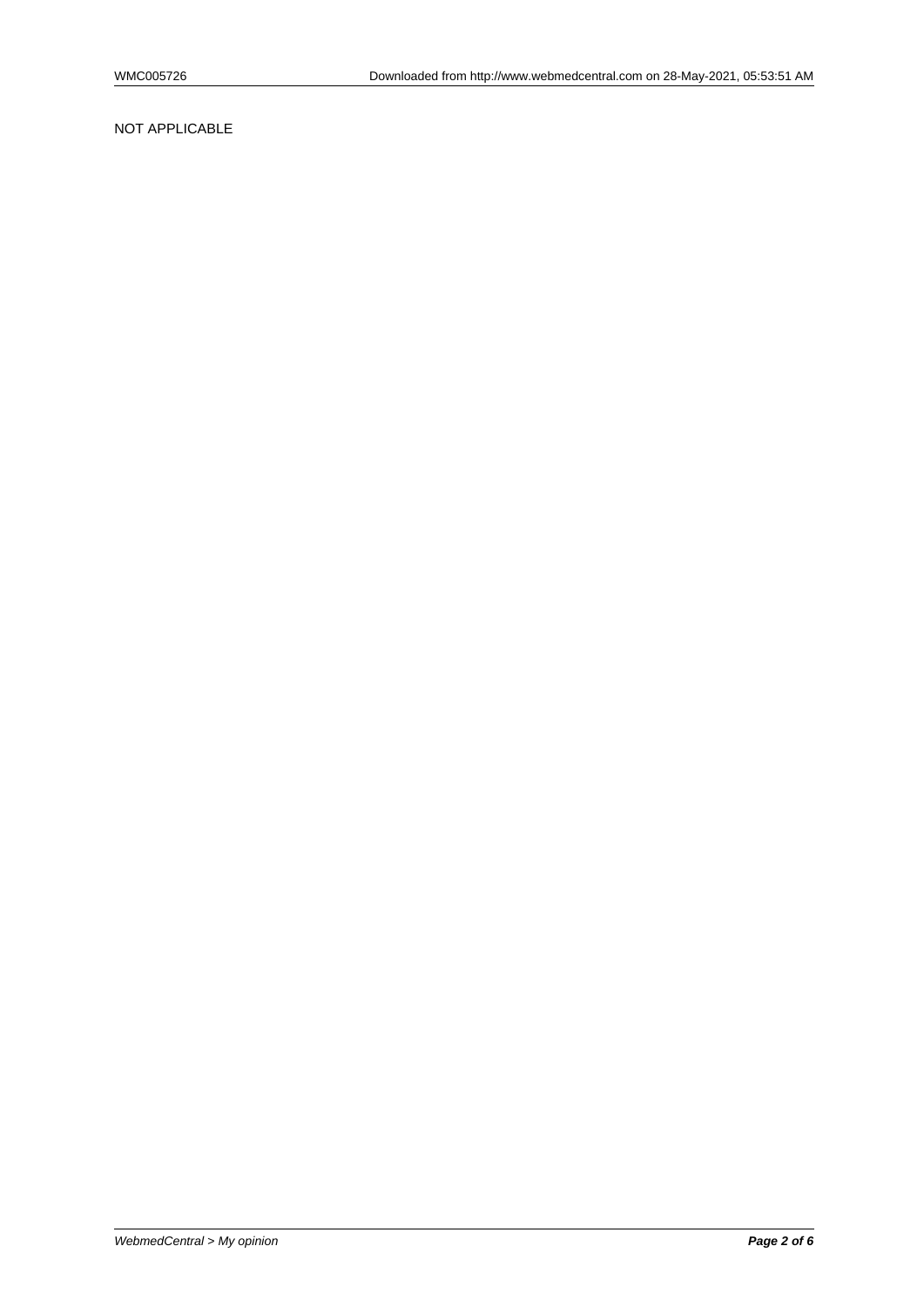# **GO PRONE With Shithilaasana: Can Transcranial Doppler Ultrasound Confirm If Good Lobe/Segment Down Turns SARS-CoV-2 Inflamed Bad Lobe/Segment Into Zone-1 With Dead Space Ventilation Shutting Off Blood Flow Through Microemboli-Throwing Pulmonary Arteriovenous Channels Functionally Opened By SARS-CoV-2 In Bad Lobe/Segment?**

**Author(s):** Gupta D

### My opinion

Physiologically, humans just like animals involuntary adjust their postures and positions so that they can easily breathe without giving much thought as to how they are adjusting and adapting their postures and positions to keep that ease in their breathing. Although respiratory physiology may seem too complex even to the scientifically and academically trained minds, respiratory physiology has been the talk of the town since SARS-CoV-2 first struck the global village more than a year ago. Although "Go Prone― is turning into a lifesaving mantra against COVID-19 pandemic [1-4], the question remains why  $\hat{a} \in \text{ceGo}$  Prone $\hat{a} \in \{5\}$ . The reason is simple: We are humans who spend almost 0% of our time in prone position, which may be even less than the time we spend in right/left lateral position mostly during sleep because we are two-legged upright walking humans and thus prone to primarily stay in standing (~40% of our time), sitting (~40% of our time) or supine (~20% or our time) positions [7] thus exposing our inferior (caudal) lobes/segments of lungs in standing and sitting positions and our posterior segments of lungs in supine positions to the physiological compressive atelectasis due to gravity thus making those lobes/segments susceptible to turn bad during acute respiratory distress syndrome especially when SARS-CoV-2 inflamed lung zones may be further functionally opening up microemboli-throwing arteriovenous channels therein to create paradoxical embolism related heightened risk of catastrophic deaths with COVID-19 [8]. An interesting tidbit may be that standing position related physiological compressive atelectasis may be less than sitting

position related physiological compressive atelectasis because, despite being in Zone-3, inferior (caudal) lobes'/segments' alveoli may expand better during standing position as compared to during sitting position with intraabdominal organs moving caudally away from intrathoracic organs during standing position instead of moving cranially towards intrathoracic organs during sitting position. However, if like our domesticated pets [9-10], we were four-legged animals afflicted with acute respiratory distress syndrome from SARS-CoV-2, we would have had our ventral lobes/segments of lungs suffering from inflammation-prone gravity-induced compressive atelectasis and thence the mantra would have been "Go Supine― meaning belly-up instead of being on all fours so that we as four-legged animals would have breathed better in supine belly-up position during COVID-19 pandemic. Interestingly, humans evolve to lie supine when great apes evolved to learn sleeping in deeper states while lying supine thus allowing evolution of higher cerebral functions as compared to monkeys who had evolved into sleeping only in lighter states while sitting upright on their hairless ischial callosities [11-15].

#### Â

Next, the question arises how to prove it. It has already been shown that a lot many COVID-19 patients are suffering from "happy hypoxemiaâ€. syndrome [16-20] who may be benefitting with their awake state prone positioning improving their oxygenation thus avoiding or delaying the need for non-invasive or invasive mechanical ventilation among them. If oxygenation is improving with prone positioning due to bettered ventilation-to-perfusion ratios in the good lobes/segments which are down as Zone-3 [21-24], the bad lobes/segments which are up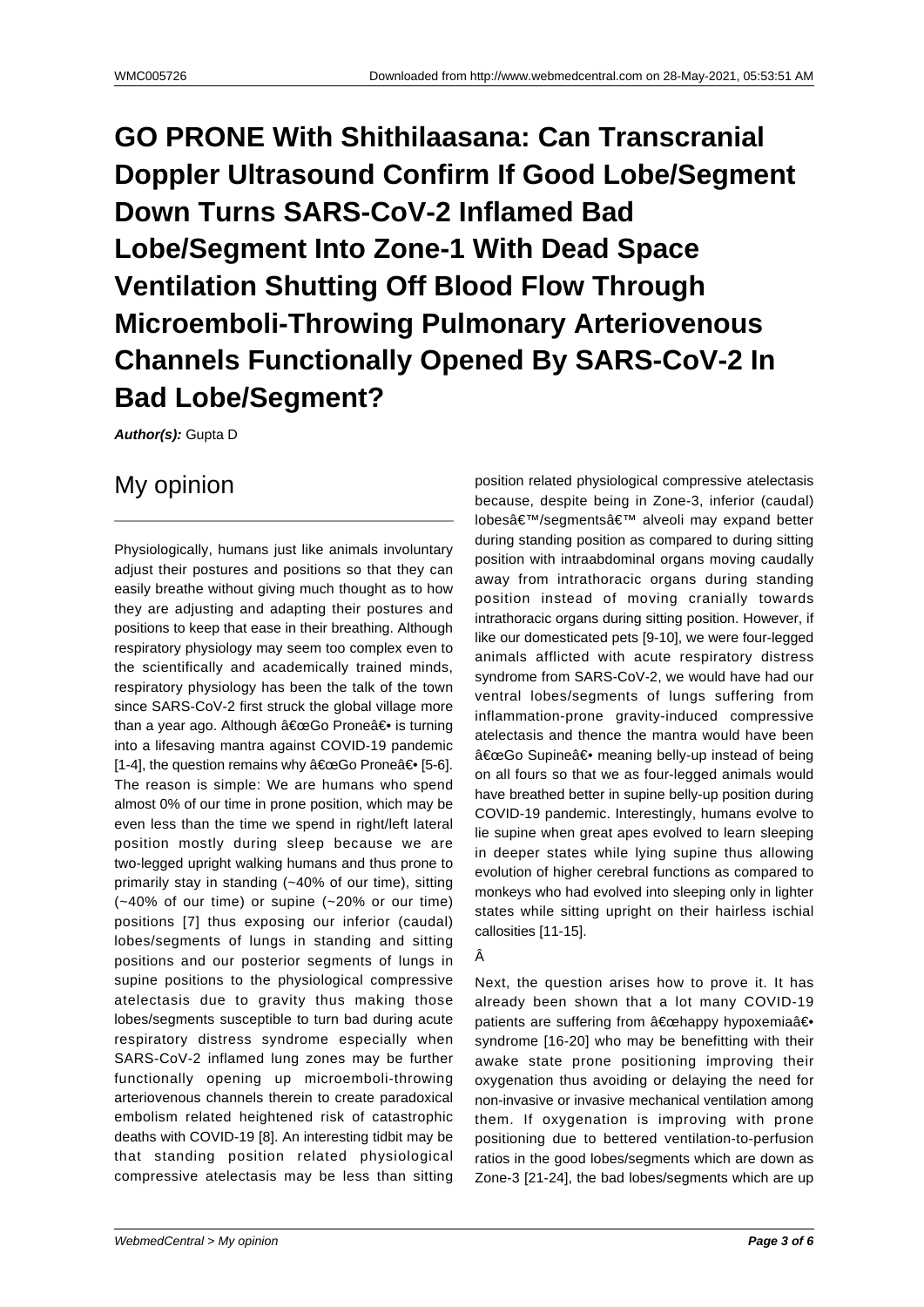as Zone-1 become irrelevant for oxygenation but may remain preciously important to shut off blood flow across microemboli-throwing pulmonary arteriovenous channels in the bad lobes/segments which are now up as Zone-1 (Figure 1). This can be easily proven with transcranial color duplex/doppler sonography [25-30] to confirm if microemboli showers in the intracranial arteries observed among COVID-19 patients during supine positions are decreasing or even completely disappearing once those patients are turned into prone positions.

#### Â

There may be other questions worth investigating. How do various bronchopulmonary segments' anatomical volumes as assessed by computed tomography change between standing, sitting, supine, lateral and prone positions because anatomically total lung volumes on either side may not change significantly when the postures or positions are changed but anatomically lung lobes volumes on either side change significantly when the postures or positions are changed [31-36]? Does "Go Prone― warrant too many pillows for support when some yoga poses like Shithilaasana [37] can easily ensure awake state prone positioning without needing any pillow or support although it remains to be seen how long one can remain comfortable with  $a \in \text{ceGo}$ Prone― while awake or asleep because whether awake or asleep, most of the times humans' brains are accustomed to turn around in various positions to avoid developing pressure sores [38]? Does the firmness of the mattress matter too [39-45] during  $â€ceGo$  Prone― because it remains to be seen if sinking within the too-soft mattresses or if unsupported within the too-firm mattresses have any effects on ventilation-to-perfusion ratios of healthy or sick patients turning from supine to lateral to prone positions? How long can severely diseased COVID-19 patients survive on Zone-2 ventilation-to-perfusion ratios because there will be dead space ventilation in non-dependent Zone-1 whereby Zone-1 is not perfused thus no gas exchange across collapsed arteriovenous channels while dependent Zone-3 alveoli already damaged by SARS-CoV-2 make alveolar ventilation impossible turning engorged arteriovenous channels detrimental to oxygenation levels [46-55]? Do pulmonary arteriovenous malformations develop primarily on the ventral lobes/segments in the four-legged animals who walk on all fours unlike pulmonary arteriovenous malformations developing on the inferior (caudal) lobes/segments in the upright walking two-legged humans? Is diffusing capacity of lung for carbon

monoxide no longer better in supine positions than in sitting and prone positions in sick patients like acute respiratory distress syndrome with SARS-CoV-2 because it seems like diffusing capacity of lung for carbon monoxide maybe better in supine positions than in sitting and prone positions at least in healthy volunteers [56-57]? Â

#### Â

Few things to remember is that prone position is not anatomically better but only functionally better during COVID-19 pandemic because our lungs are primarily stuck in supine/sitting/standing positions all our lives whether we are healthy or sick. Therefore, overdoing the prone position (say  $~10\%$ / $~10\%$ / $~10\%$ / $~10\%$  of time) may potentially undo its functional benefits in the not-so-sick COVID-19 patients wherein overdone prone positioning may start damaging the anterior segments of lungs by compressive atelectasis thus thereafter opening pulmonary arteriovenous channels in the anterior segments to make the case for nullifying the overdone prone positioning  $\hat{\mathbf{z}} \in \mathbb{M}$ s effects by turning them into supine positioning. However, among the already too-sick COVID-19 patients with already damaged posterior segments of lungs, there may be better hope with prone positioning without worrying about it being overdone for these patients so as to cautiously nurture the only remaining good lobes/segments to sustain adequate ventilation-to-perfusion ratios thus allowing the damaged posterior segments time to recover so that COVID-19 patients can be back on their feet again.

#### Â

The bottom-line is that it is appropriate to  $a \in \alpha$ Go Prone― without forgetting to rolling back into supine position at regular intervals (or any other positions/postures which can bring the radiographically-diagnosed good lobes/segments down into Zone-3) so that none of the lobes/segments ever goes too bad to recover while the innate body mechanisms fight to keep the COVID-19 fighters alive and bring them back on the road to recovery. Â Â Â Â

### Reference(s)

- 1. Fighting the COVID-19 Pneumonia (Prone) position yourself. https://www.youtube.com/watch?v=HCrSUwqoX0I
- 2. COVID-19: Proning for Self care. https://twitter.com/MoHFW\_INDIA/status/1385142 591490977792
- 3. [Reinventing the Wheel in ARDS: Awake Proning](https://www.youtube.com/watch?v=HCrSUwqoX0I) in COVID-19. [https://www.archbronconeumol.org/es-reinventing-](https://twitter.com/MoHFW_INDIA/status/1385142591490977792)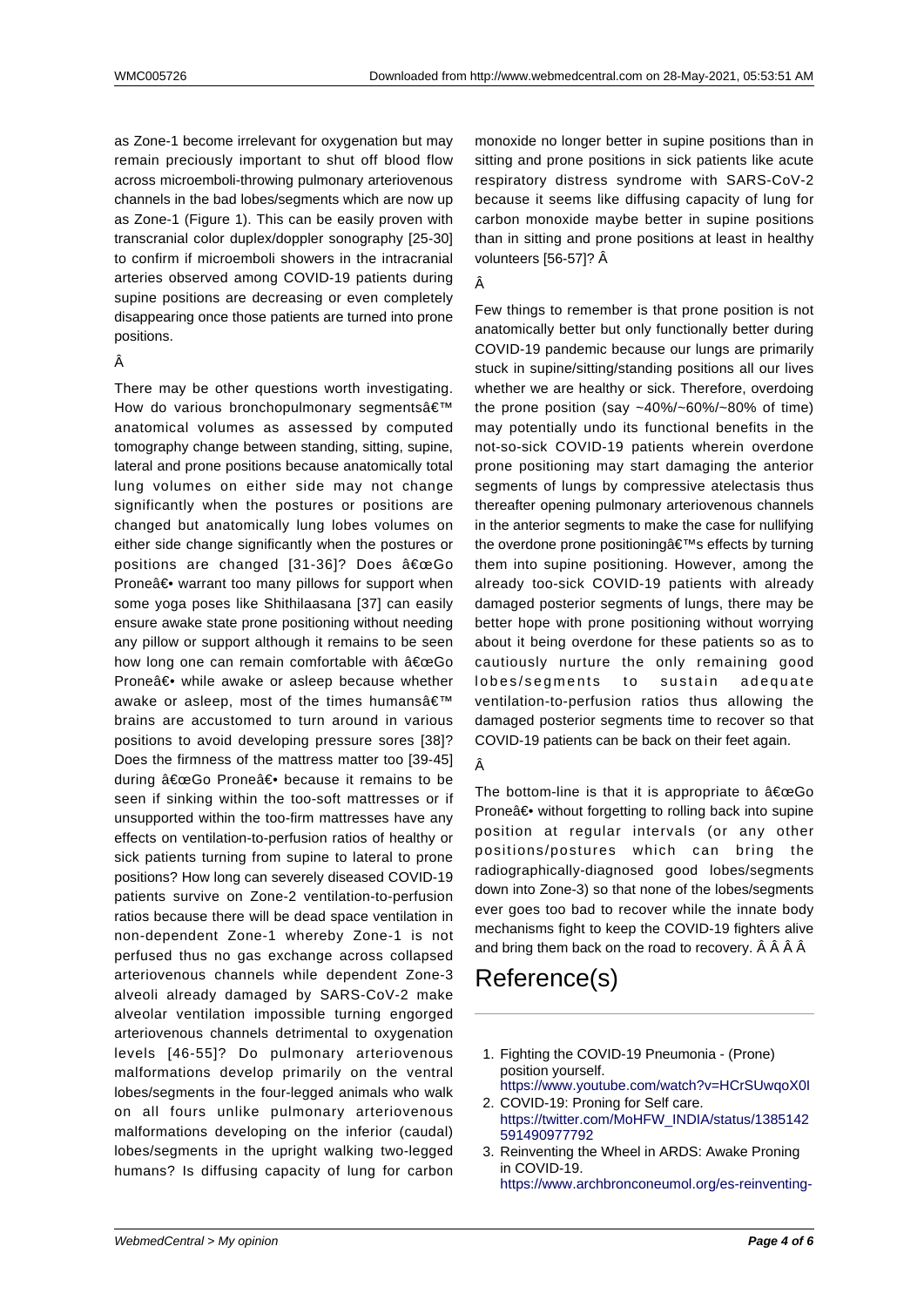wheel-in-ards-awake-articulo-S030028962030203 9#imagen Â

- 4. COVID-19: Awake Proning. https://rebelem.com/covid-19-awake-proning/
- 5. 13. Asanas  $\hat{a} \in \mathcal{C}^*$  Lying on the Abdomen. [https://yogasimplified.com/13-asanas-lying-on-the](https://www.archbronconeumol.org/es-reinventing-wheel-in-ards-awake-articulo-S0300289620302039#imagen)[abdomen](https://www.archbronconeumol.org/es-reinventing-wheel-in-ards-awake-articulo-S0300289620302039#imagen)
- 6. The Effects of Regular Yoga Practice on [Pulmonary Function in Healthy Individuals: A](https://rebelem.com/covid-19-awake-proning/) Literature Review. [https://www.liebertpub.com/doi/10.1089/acm.2011.](https://yogasimplified.com/13-asanas-lying-on-the-abdomen) [0516](https://yogasimplified.com/13-asanas-lying-on-the-abdomen)
- 7. Weekly time spent in the standing position is independently related to a better quality of life in postmenopausal women. [https://www.sciencedirect.com/science/article/pii/S](https://www.liebertpub.com/doi/10.1089/acm.2011.0516) [03012](https://www.liebertpub.com/doi/10.1089/acm.2011.0516)11516300471
- 8. West's zones of the lung. https://derangedphysiology.com/main/cicm-primar y-exam/required-reading/respiratory-system/Chapt [er%20072/wests-zones-lung](https://www.sciencedirect.com/science/article/pii/S0301211516300471)
- 9. [Using Thoracic Radi](https://www.sciencedirect.com/science/article/pii/S0301211516300471)ographs to Differentiate [Pulmonary and Cardiac Diseases in Dogs and](https://derangedphysiology.com/main/cicm-primary-exam/required-reading/respiratory-system/Chapter%20072/wests-zones-lung) Cats.

[https://www.medvetforpets.com/using-thoracic-rad](https://derangedphysiology.com/main/cicm-primary-exam/required-reading/respiratory-system/Chapter%20072/wests-zones-lung) [iographs-to-differentiate-pulm](https://derangedphysiology.com/main/cicm-primary-exam/required-reading/respiratory-system/Chapter%20072/wests-zones-lung)onary-and-cardiac-di sease-in-dogs-and-cats/

- 10. Felis: Lung: atelectasis. https://www.vetstream.com/treat/felis/diseases/lun [g-atelectasis](https://www.medvetforpets.com/using-thoracic-radiographs-to-differentiate-pulmonary-and-cardiac-disease-in-dogs-and-cats/)
- 11. [Orangutans \(Pongo spp.\) have deeper, more](https://www.medvetforpets.com/using-thoracic-radiographs-to-differentiate-pulmonary-and-cardiac-disease-in-dogs-and-cats/) [efficient sleep than babo](https://www.medvetforpets.com/using-thoracic-radiographs-to-differentiate-pulmonary-and-cardiac-disease-in-dogs-and-cats/)ons (Papio papio) in captivity. [https://onlinelibrary.wiley.com/doi/epdf/10.1002/ajp](https://www.vetstream.com/treat/felis/diseases/lung-atelectasis) [a.22733](https://www.vetstream.com/treat/felis/diseases/lung-atelectasis)
- 12. Respiratory mechanics in normal bonnet and rhesus monkeys. https://pubmed.ncbi.nlm.nih.gov/110757/
- 13. [Apes reveal secrets to good sleep.](https://onlinelibrary.wiley.com/doi/epdf/10.1002/ajpa.22733) [www.bbc](https://onlinelibrary.wiley.com/doi/epdf/10.1002/ajpa.22733).com/earth/story/20150415-apes-reveal-s leep-secrets
- 14. baboon Facts. [https://www.animalfactsencyclopedia.com](https://pubmed.ncbi.nlm.nih.gov/110757/)/Baboon -facts.html
- 15. [Why Are Monkey Butts So Colorful?](http://www.bbc.com/earth/story/20150415-apes-reveal-sleep-secrets) [https://www.p](http://www.bbc.com/earth/story/20150415-apes-reveal-sleep-secrets)opsci.com/science/article/2013-04/b est-colored-monkey-butts-and-why-they-look-so-c [olorful/](https://www.animalfactsencyclopedia.com/Baboon-facts.html)
- 16. [Happy hyp](https://www.animalfactsencyclopedia.com/Baboon-facts.html)oxia in critical COVID?19 patient: A case report in Tangerang, Indonesia. [https://physoc.onlinelibrary.wiley.com/doi/10.1481](https://www.popsci.com/science/article/2013-04/best-colored-monkey-butts-and-why-they-look-so-colorful/) [4/phy2.14619](https://www.popsci.com/science/article/2013-04/best-colored-monkey-butts-and-why-they-look-so-colorful/)
- 17. [Study e](https://www.popsci.com/science/article/2013-04/best-colored-monkey-butts-and-why-they-look-so-colorful/)xplains potential causes for 'happy hypoxia' condition in COVID-19 patients. https://www.sciencedaily.com/releases/2020/07/20 [0702144732.htm](https://physoc.onlinelibrary.wiley.com/doi/10.14814/phy2.14619)
- 18. [Is 'happy hypo](https://physoc.onlinelibrary.wiley.com/doi/10.14814/phy2.14619)xia' in COVID-19 a disorder of autonomic interoception? A hypothesis. https://www.ncbi.nlm.nih.gov/pmc/articles/PMC73 [62604/](https://www.sciencedaily.com/releases/2020/07/200702144732.htm)
- 19. [The pathophysiol](https://www.sciencedaily.com/releases/2020/07/200702144732.htm)ogy of †happy ' hypoxemia in COVID-19. https://respiratory-research.biomedcentral.com/arti [cles/10.1186/s12931-020-01462-5](https://www.ncbi.nlm.nih.gov/pmc/articles/PMC7362604/)
- 20. [On Hap](https://www.ncbi.nlm.nih.gov/pmc/articles/PMC7362604/)py Hypoxia and on Sadly Ignored

"Acute Vascular Distress Syndrome― in Patients with COVID-19. https://www.atsjournals.org/doi/full/10.1164/rccm.2 02006-2521LE

- 21. Supine, prone, right and left gravitational effects on human pulmonary circulation. https://jcmr-online.biomedcentral.com/articles/10.1 [186/s12968-019-0577-9](https://www.atsjournals.org/doi/full/10.1164/rccm.202006-2521LE)
- 22. [How Position A](https://www.atsjournals.org/doi/full/10.1164/rccm.202006-2521LE)ffects Oxygenation Good Lung down? https://www.jstor.org/stable/3426648
- 23. Physiology, Pulmonary Ventilation and Perfusion. [https://www.ncbi.nlm.nih.gov/books/NBK539907/](https://jcmr-online.biomedcentral.com/articles/10.1186/s12968-019-0577-9)
- 24. [The effect of body positio](https://jcmr-online.biomedcentral.com/articles/10.1186/s12968-019-0577-9)n on pulmonary function: a systematic review. https://[bmcpulmmed.biomedcentral.com/artic](https://www.jstor.org/stable/3426648)les/1 0.1186/s12890-018-0723-4
- 25. [Transcranial Doppler Ultrasound Evidence of](https://www.ncbi.nlm.nih.gov/books/NBK539907/) Active Cerebral Embolization in COVID-19. https://www.strokejournal.org/article/S1052-3057( [20\)30960-5/fulltext](https://bmcpulmmed.biomedcentral.com/articles/10.1186/s12890-018-0723-4)
- 26. [Pulmonary Vascular Dilatati](https://bmcpulmmed.biomedcentral.com/articles/10.1186/s12890-018-0723-4)on Detected by Automated Transcranial Doppler in COVID-19 Pneumonia. [https://www.atsjournals.org/doi/10.1164/rccm.202](https://www.strokejournal.org/article/S1052-3057(20)30960-5/fulltext) [006-2219LE](https://www.strokejournal.org/article/S1052-3057(20)30960-5/fulltext)
- 27. Transcranial Doppler in Acute COVID-19 Infection: Unexpected Associations. https://www.ahajournals.org/doi/10.1161/STROKE [AHA.120.032150](https://www.atsjournals.org/doi/10.1164/rccm.202006-2219LE)
- 28. [How To Tran](https://www.atsjournals.org/doi/10.1164/rccm.202006-2219LE)scranial Doppler. https://www.youtube.com/watch?v=O1Q6-PMh6YI
- 29. Point-of-care Transcranial Doppler. [https://www.youtube.com/watch?v=qGRjGxDo1Zs](https://www.ahajournals.org/doi/10.1161/STROKEAHA.120.032150)
- 30. [Point-of-care tran](https://www.ahajournals.org/doi/10.1161/STROKEAHA.120.032150)scranial Doppler by intensivists. https://theultrasoundjournal.springeropen.com/arti [cles/10.1186/s13089-017-0077-9](https://www.youtube.com/watch?v=O1Q6-PMh6YI)
- 31. The Effects of Cadaver Orientation on the Relative [Position of the Abdominal Organs.](https://www.youtube.com/watch?v=qGRjGxDo1Zs) https://www.ncbi.nlm.nih.gov/pmc/articles/PMC38 [61842/](https://theultrasoundjournal.springeropen.com/articles/10.1186/s13089-017-0077-9)
- 32. [Comparison of Organ Location, M](https://theultrasoundjournal.springeropen.com/articles/10.1186/s13089-017-0077-9)orphology, and Rib Coverage of a Midsized Male in the Supine and Seated Positions. [https://www.hindawi.com/journals/cmmm/2013/41](https://www.ncbi.nlm.nih.gov/pmc/articles/PMC3861842/) [9821/ta](https://www.ncbi.nlm.nih.gov/pmc/articles/PMC3861842/)b1/
- 33. Comparison of inspiratory and expiratory lung and lobe volumes among supine, standing, and sitting positions using conventional and upright CT. [https://www.nature.com/articles/s41598-020-7324](https://www.hindawi.com/journals/cmmm/2013/419821/tab1/) [0-8](https://www.hindawi.com/journals/cmmm/2013/419821/tab1/)
- 34. Table 2 Inspiratory and expiratory lung and lobe volumes as determined using CT in the supine position with arms raised, standing position with [arms down, and sitting position with arms down](https://www.nature.com/articles/s41598-020-73240-8) [\(10](https://www.nature.com/articles/s41598-020-73240-8)0 volunteers).

https://www.nature.com/articles/s41598-020-7324 0-8/tables/2

35. Differences in Lung and Lobe Volumes between Supine and Standing Positions Scanned with Conventional and Newly Developed [320-Detector-Row Upright CT: Intra-Individual](https://www.nature.com/articles/s41598-020-73240-8/tables/2) [Comparison](https://www.nature.com/articles/s41598-020-73240-8/tables/2).

https://www.karger.com/Article/FullText/507265

36. Representative segmentation and lung/lobe volume measurement in a 44-year-old male. https://www.researchgate.net/figure/Representativ